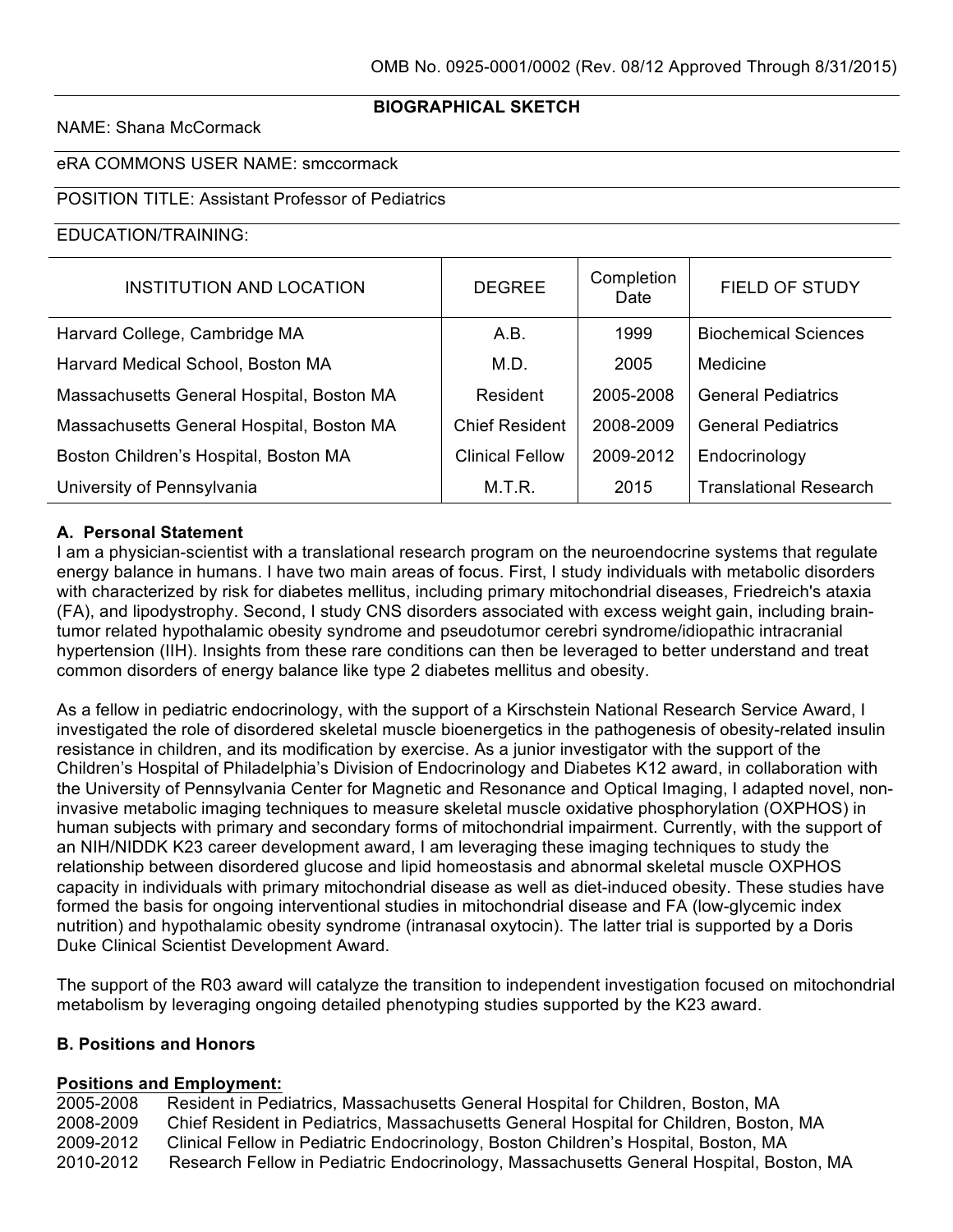- 2012-2014 Instructor in Pediatrics, Children's Hospital of Philadelphia and the Perelman School of Medicine at the University of Pennsylvania, Philadelphia, PA
- 2014- Assistant Professor of Pediatrics, Children's Hospital of Philadelphia and the Perelman School of Medicine at the University of Pennsylvania, Philadelphia, PA

# **Honors:**

- 1994 Research Science Institute participant, Massachusetts Institute of Technology, Cambridge MA 1996 Howard Hughes Medical Institute Undergraduate Research Fellowship, Case Western Reserve University School of Medicine, Cleveland OH
- 1996 1999 John Harvard, Harvard College, Elizabeth Cary Agassiz Scholarships, Harvard College, Cambridge MA
- 1999 Phi Beta Kappa Society, Harvard College, Cambridge MA
- 2002 2003 HHMI Medical Student Research Fellowship, Harvard Medical School, Boston MA
- 2002 2003 Health Sciences and Technology Society Albisetti Scholarship, Harvard Medical School, Boston MA and Massachusetts Institute of Technology, Cambridge MA
- 2005 MD Thesis, *Magna Cum Laude*, Harvard Medical School, Boston MA
- 2006 Family-Centered Care Award, Massachusetts General Hospital for Children, Boston MA
- 2008 Resident Teaching Award, Harvard Medical School, Boston MA
- 2010 Fellow Travel Award, Lawson Wilkins Pediatric Endocrine Society, Vancouver BC
- 2011 Outstanding Abstract and Travel Award Endocrine Society, Boston MA
- 2012 Travel Award for Young Investigators Pediatric Academic Society, Boston MA
- 2013 2015 University of Pennsylvania School of Medicine institute for Translational Medicine and Therapeutics (ITMAT) fellowship to support Master's in Translational Research
- 2016 American Society for Clinical Investigation Young Physician Scientist Award

# **Other Experiences and Professional Memberships:**

- 2010- Pediatric Endocrine Society, Member
- 2010- Endocrine Society, Member
- 2012- Philadelphia Endocrine Society, Member
- 2013- Mitochondrial Medicine Society, Member
- 2013- United Mitochondrial Disease Foundation, Member
- 2014- NIH/NINDS Mitochondrial Disease Common Data Element Working Group on Endocrinology, Diabetes, GI, Nutrition, Chair
- 2015- Society for Inherited Metabolic Disorders, Member
- 2016- Mitochondrial Medicine Society, Preventive Care Screening Guidelines, Endocrinology Committee Chair

# **C. Contribution to Science**

- 1. My research has focused on elucidating **the role of disordered mitochondrial bioenergetics in the pathogenesis of diabetes mellitus in humans**. Using non-invasive magnetic resonance spectroscopy techniques, we have shown evidence of impaired skeletal muscle oxidative phosphorylation in obese children and adolescents that may be ameliorable with exercise training. Disordered branched-chain amino acid metabolism and accumulation of ectopic lipid in muscle may also be manifestations of mitochondrial dysfunction in this population. In contrast, in a longitudinal study, healthy children demonstrated increased skeletal muscle oxidative phosphorylation during periods of rapid pubertal growth, which may reflect an effect of growth hormone on mitochondrial biogenesis. We have also adapted a novel creatine-based noninvasive imaging strategy to more deeply evaluate mitochondrial and phosphocreatine metabolism in humans, and validated this approach in individuals with primary mitochondrial diseases.
	- a. **McCormack S**, McCarthy M, Harrington S, Farilla L, Hrovat M, Systrom D, Thomas B, Torriani M, McInnis K, Grinspoon S, Fleischman A. Effects of exercise and lifestyle modification on fitness, insulin resistance, skeletal muscle oxidative phosphorylation, and intramyocellular lipid content in obese children and adolescents. Pediatric Obesity, 2014;9(4):281-91. PMCID: PMC3808470.
	- b. **McCormack S**, Shaham O, Deik A, Wang TJ, Gerszten R, Clish C, Mootha V, Grinspoon S, Fleischman A. Circulating branched-chain amino acid concentrations are associated with obesity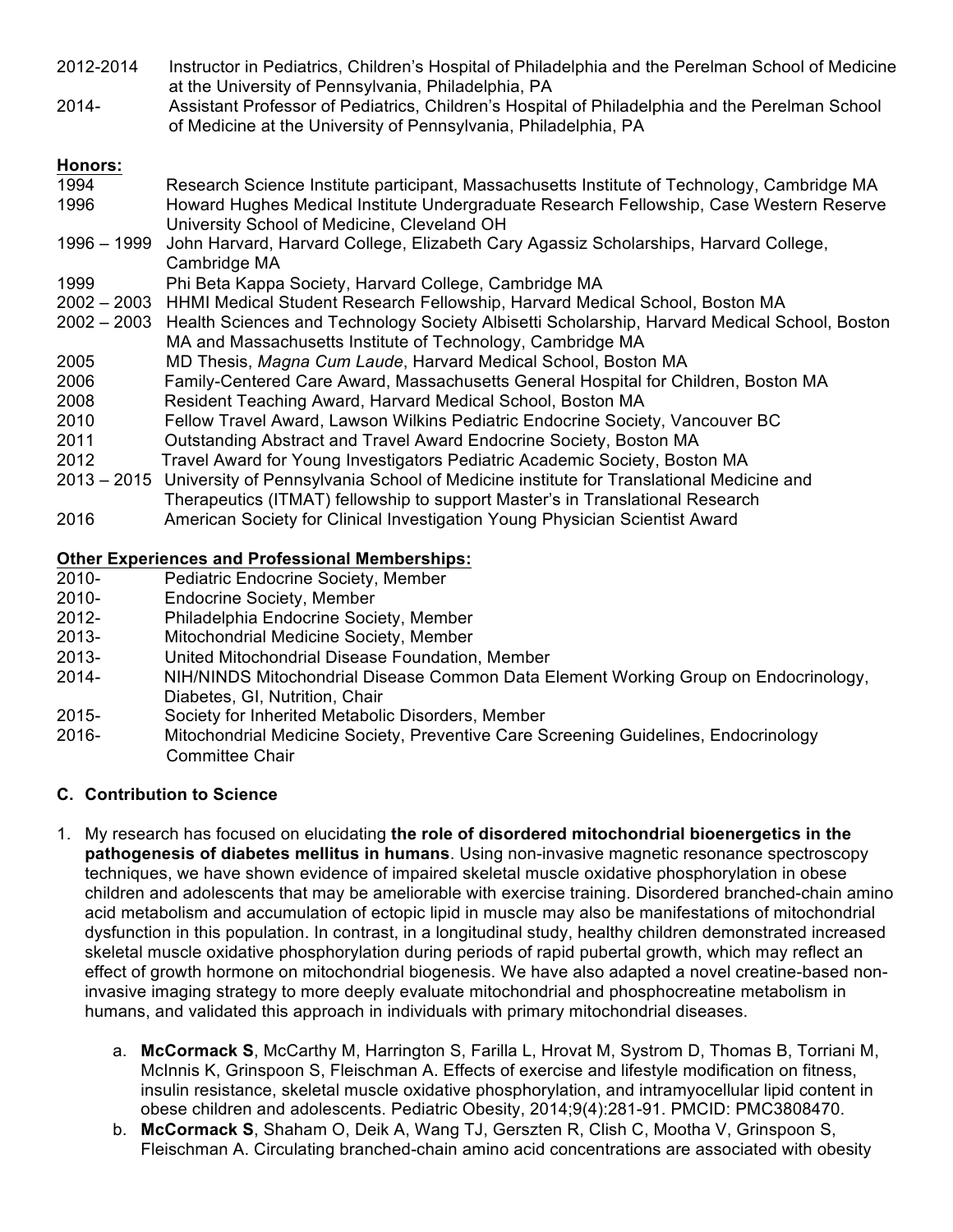and future insulin resistance in children and adolescents. Pediatric Obesity, 2013;8(1):52-61. PMCID: PMC3519972.

- c. Isaacs CA, Brigatti KW, Kucheruk O, Ratcliffe S, Sciascia T, **McCormack SE**, Willi SM, Lynch DR. Effects of genetic severity on glucose homeostasis in Friedereich Ataxia. Muscle Nerve, 2016 Apr 7. doi: 10.1002/mus.25136. PMCID: pending.
- d. DeBrosse C, Nanga RPR, Wilson N, D'Aquilla K, Elliott M, Hariharan H, Yan F, Wade K, Nguyen S, Worsley D, Parris-Skeete C, McCormick E, Xiao R, Zolkipli-Cunningham Z, Fishbein L, Nathanson KL, Lynch DR, Stallings VA, Yudkoff M, Falk MJ, Reddy R, **McCormack SE**. Muscle oxidative phosphorylation quantitation using creatine chemical exchange saturation transfer (CrCEST) MRI in mitochondrial disorders. JCI Insight, accepted. PMCID: pending.
- 2. To delve more deeply into the mechanisms underlying the detailed observations in humans described above, I have studied the **effects of modulating mitochondrial and intermediary metabolism on glucose and lipid homeostasis in model systems**. We have explored the complex interactions between nutrient availability, intermediary metabolism, and the cellular response to metabolic stress in both *C. elegans* and tissue culture model systems. We have shown that there are characteristic, reproducible, tissue-specific changes in gene expression and intermediary metabolic flux that occur in response to specific genetic defects in the mitochondrial respiratory chain, and that these may be a viable target for therapeutic intervention.
	- a. Zhang Z, Tsukikawa M, Peng M, Polyak E, Nakamaru-Ogiso E, Ostrovsky J, **McCormack S**, Place E, Clarke C, Reinter G, McCormick E, Rappaport E, Haas R, Baur J, Falk MJ. Respiratory chain disease causes tissue-specific dysregulation of the global transcriptome and nutrient-sensing signaling network. PLoS One, 2013, 24;8(7):e69282. doi: 10.1371/journal.pone.0069282. PMCID: PMC3722174.
	- b. Schrier S, Rao M, **McCormack S**, Ostrovsky J, Clarke C, Preston J, Bennett MJ, Yudkoff M, Xiao, R, Falk MJ. In vivo metabolic flux profiling in *C. elegans* discriminates sites of mitochondrial dysfunction. Molecular Genetics and Metabolism, 2014, 111(3):331-41. PMCID: PMC3947636.
	- c. **McCormack S**, Polyak E, Ostrovsky J, Dingley SD, Rao M, Kwon YJ, Xiao R, Zhang Z, Nakamaru-Osigo E, Falk MJ. Pharmacologic targeting of sirtuin and PPAR signaling improves longevity and mitochondrial physiology in respiratory chain complex I mutant *Caenorhabditis elegans*. Mitochondrion 2015, 22:45-59. PMCID: PMC4447550.
- 3. To identify the etiology of disordered bioenergetics in pediatric endocrine disease, I have studied the role of genetic variation. I have focused on identifying **genetic variation that underlies differences in body composition, energy expenditure, and the development of obesity and diabetes mellitus in children**. Innovative strategies to characterize growth and development in healthy children are also critical, and I have also created and validated new methodologies.
	- a. **McCormack S**, Grant SFA. Allelic expression imbalance: tipping the scales to elucidate the function of type 2 diabetes associated loci. Diabetes, 2015, 64(4):1102-4. PMCID: 4876688.
	- b. Roy SM, Chesi A, Mentch F, Xiao R, Chiavacci R, Mitchell JA, Kelly A, Hakonarson H, Grant SF, Zemel BS, **McCormack SE**. Body mass index (BMI) trajectories in infancy differ by population ancestry and may presage disparities in early childhood obesity. Journal of Clinical Endocrinology and Metabolism, 2015, Apr;100(4):1551-60. PMCID: PMC4399305.
	- c. Roy S, Spivack J, Faith M, Chesi A, Mitchell J, Kelly A, Grant SFA, **McCormack SE**, Zemel B: Infant BMI or Weight-for-Length and Obesity Risk in Early Childhood. Pediatrics, 2016, 137(5): pii: e20153492. PMCID: PMC4845873.
	- d. **McCormack SE**, Chesi A, Mitchell JA, Roy SM, Cousminer DL, Kalkwarf HJ, Lappe JM, Gilsanz V, Oberfield SE, Shepherd JA, Mahboubi S, Winer KK, Kelly A, Grant SF, Zemel BS. J Bone Miner Res. 2016, Jul 15: doi: 10.1002. PMCID: pending.
- 4. I have also produced **detailed clinical descriptions of a rare pediatric disorder of energy balance, pseudotumor cerebri syndrome (PTCS)**. We posit an effect of obesity-related abnormal mitochondrial metabolism on cerebrospinal fluid dynamics in both primary (obesity-related) and secondary PTCS. I have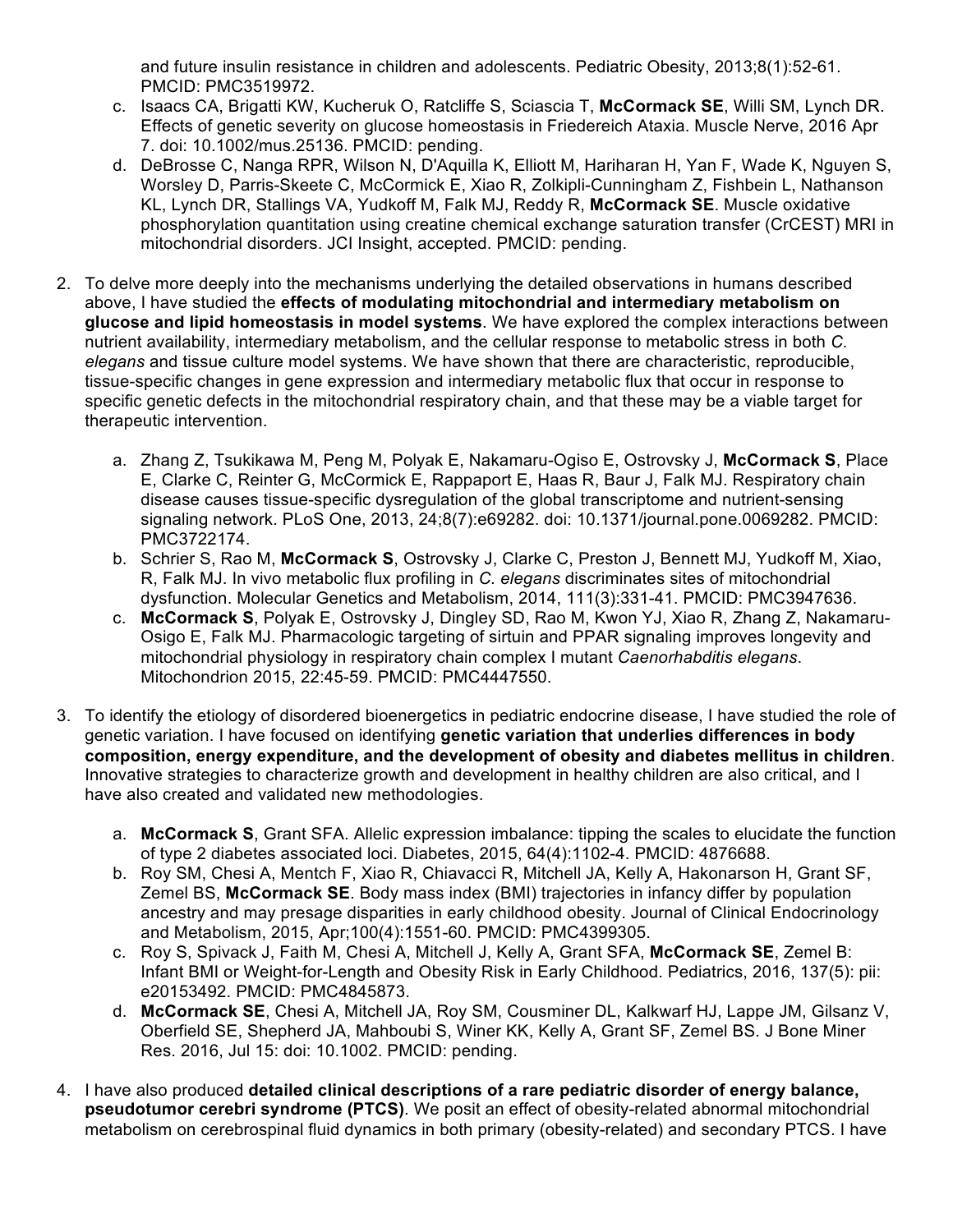also co-lead the development of a multi-site study to investigate the relationship between pubertal development and excess adiposity and PTCS.

- a. Sheldon CA, Kwon YJ, Liu GT, **McCormack SE**. An Integrated Mechanism of Pediatric Pseudotumor Cerebri Syndrome: Evidence of Bioenergetic and Hormonal Regulation of Cerebrospinal Fluid Dynamics. Pediatric Research, 2015, 77(2): 282-9. PMCID: PMC4641240.
- b. Paley GL, Sheldon CA, Burrows EK, Chilutti MR, Liu GT, **McCormack SE**: Overweight and obesity in pediatric secondary pseudotumor cerebri syndrome. Am J Ophthal, 2015, 159(2): 344-52. PMCID: PMC4643369.
- c. Kwon YJ, Allen J, Liu GT, **McCormack SE**: Presumed pseudotumor cerebri syndrome after withdrawal of inhaled glucocorticoids. Pediatrics, 2016, 137(6): pii: e20152091. PMCID: PMC4894252.
- d. Sheldon CA, Paley GL, Xiao R, Kesler A, Eyal O, Ko MW, Boisvert CJ, Avery RA, Salpietro V, Phillips PH, Heidary G, **McCormack SE**\*, Liu GT\* (\*denotes equal contribution). Pediatric idiopathic intracranial hypertension: age, sex and anthropometrics at diagnosis in a large, retrospective, multisite cohort. Ophthalmology, 2016, *in press*. PMCID: pending.

## **Complete List of Published Work in MyBibliography:**

http://www.ncbi.nlm.nih.gov/sites/myncbi/shana.mccormack.1/bibliography/42443072/public/?sort=date&directi on=ascending

## **D. Research Support**

### **Ongoing Research Support**

Doris Duke CSDA McCormack (PI) 7/1/2016 – 6/30/2019 Intranasal oxytocin to reduce excess weight gain in children and adolescents with brain tumors and hypothalamic obesity syndrome.

This study is a randomized, double-blinded, placebo-controlled cross-over trial of intranasal oxytocin for pediatric hypothalamic obesity related to craniopharyngioma.

5K23DK102659-02 McCormack (PI) 7/1/2015 – 4/30/2018

Translational investigation of abnormal fat metabolism in mitochondrial disease. The purpose of this study is to investigate the role of reductive glutamine metabolism in lipid and glucose homeostasis in primary mitochondrial disease, both *in vitro* and *in vivo*.

Pilot Project Grant Lynch (PI) 7/1/2015 – 6/30/2017 Penn Institute for Translational Medicine and Therapeutics Maturational Human Biology Grant Temporal Evolution of Friedrich's Ataxia (FA). This grant provides additional support to perform OXPHOS assessments along with other biomarker measurements in individuals with FA. Role: Co-I (no additional % effort)

Junior Investigator McCormack (PI) 7/1/2014 – 6/30/2017 Pilot and Feasibility Program, Children's Hospital of Philadelphia, Clinical and Translational Research Center Glycemic index in mitochondrial disease. The purpose of this study is to identify the effect of low- versus highglycemic index test meals on biochemical parameters in subjects with mitochondrial disease. Role: PI (no additional % effort)

4R01 HD056465-09 Grant (PI) 7/1/2013 – 4/30/2018 This is a genome-wide association study for childhood obesity. This study provides critical infrastructure for my K23-suppported training in genetics. Role: Other Significant Contributor (no % effort, subsumed by K23 training)

# **Completed Research Support**

T32DK007699-29 Majzoub (PI) 7/1/2007-6/30/2011 Training in Pediatric Endocrinology at Children's Hospital Boston Role: Trainee (7/1/2010 – 6/30/2011)